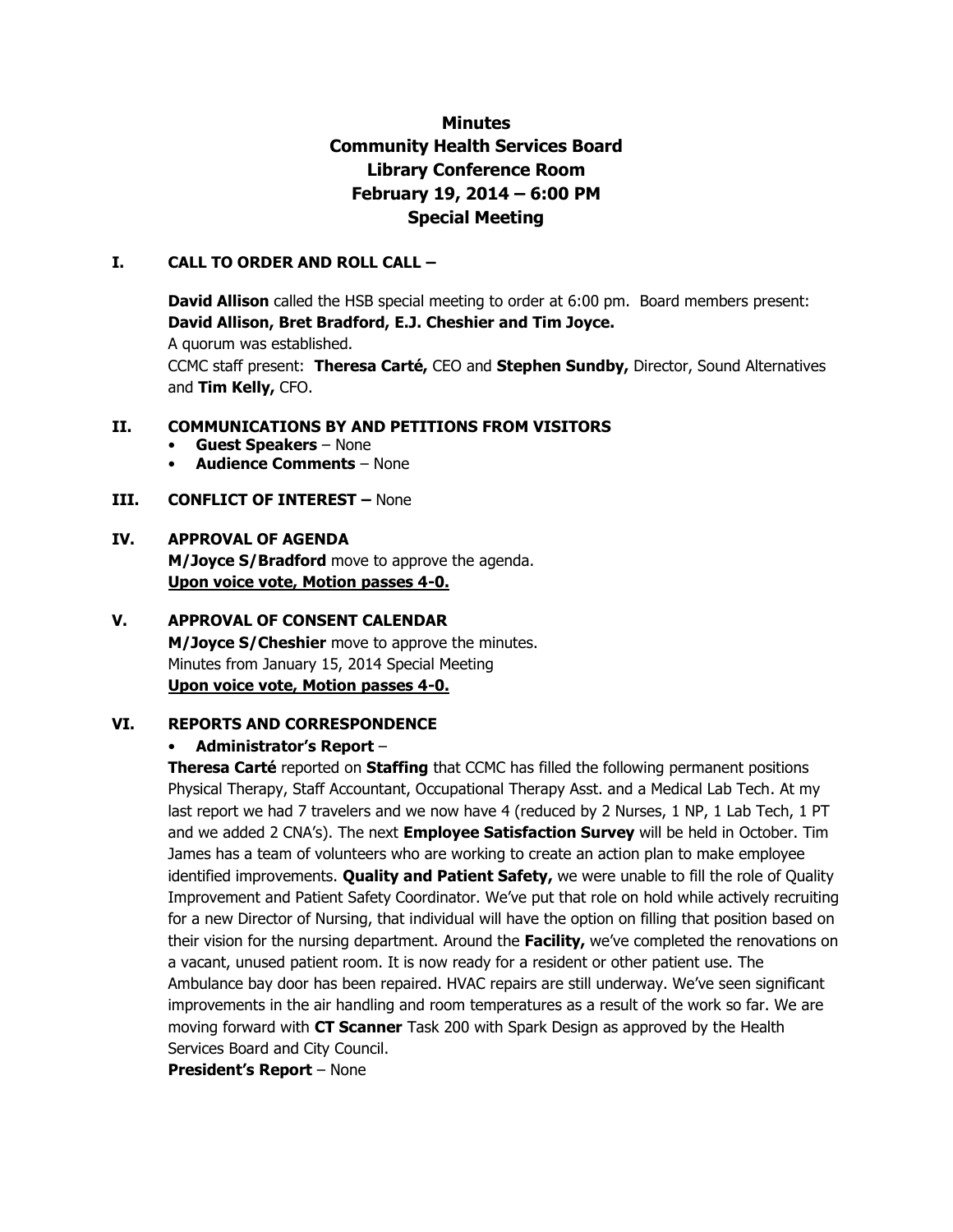**Finance Report** – Finance Report (Statistics and P&L Report) Full Year 2013 **Tim Kelly** – Calendar year 2012 and 2013 as you can see in Acute average daily is up and Swing bed is up. We've tried to talk some people that come in to the ER to go to the Clinic instead to save them a little money. Lab, X-ray test are down a little bit and Observations are down a little bit. Our total Outpatient visits over the last 5 years are continually going down, that may have something to do with the gradual population decline and/or Ilanka's Clinic. Our Net Operating Loss is at about 1/3 of what it usually is and that's indicative of the increase in Net Patient Service Revenue.

# **VII. ACTION ITEMS**

# **A.** Resolution of support for CT Scanner

**M/Joyce S/Bradford** "I move to approve the Resolution of the Health Services Board of the City of Cordova, Alaska, supporting the application to the Rasmuson Foundation for a Tier 2 grant for the purpose of implementing a CT Scanner at the Cordova Community Medical Center." **Upon voice vote, Motion passes 4-0.**

**B.** Recredentialing and Privileging of Dr. Susan Beesley.

**M/Joyce S/Bradford** "I move to Recredential and Privilege Dr. Susan Beesley, Dr. Joseph DelZotto and Dr. David Pedigo."

# **Upon voice vote, Motion passes 4-0.**

- **C.** Recredentialing and Privileging of Dr. Joseph DelZotto. See motion above
- **D.** Recredentialing and Privileging of Dr. David Pedigo. See motion above

# **VIII. DISCUSSION ITEMS**

# **A.** City of Cordova/PHSA Management Agreement

**Sean McCallister** reported that a matrix was developed that is the Annual Review of Providence-Cordova Management Agreement. The idea was to pull out all of the commitments, there were 19 total throughout the agreement. We went through and summarized, commented, put statuses on those and provided supporting documentation. You can see that there is a lot of green (completed work) and we've fulfilled the majority of the commitments. We have one or two that are yellow (in progress or partially complete). And one which is in red (incomplete) however I believe an Ordinance was passed that said that we did not need to complete that one necessarily. And the supporting documents are the Compliance document; there is a summary of the services that Providence has provided; Ordinance 1106 and an update on the 120 Day Plan.

- **B.** Administrator Review \* (Executive Session)
- **C.** CCMC Financial Audit review  $\sim$  defer the Financial Audit discussion until the next Regular Meeting

# **IX. AUDIENCE PARTICIPATION** - None

# **X. BOARD MEMBERS COMMENTS -** None